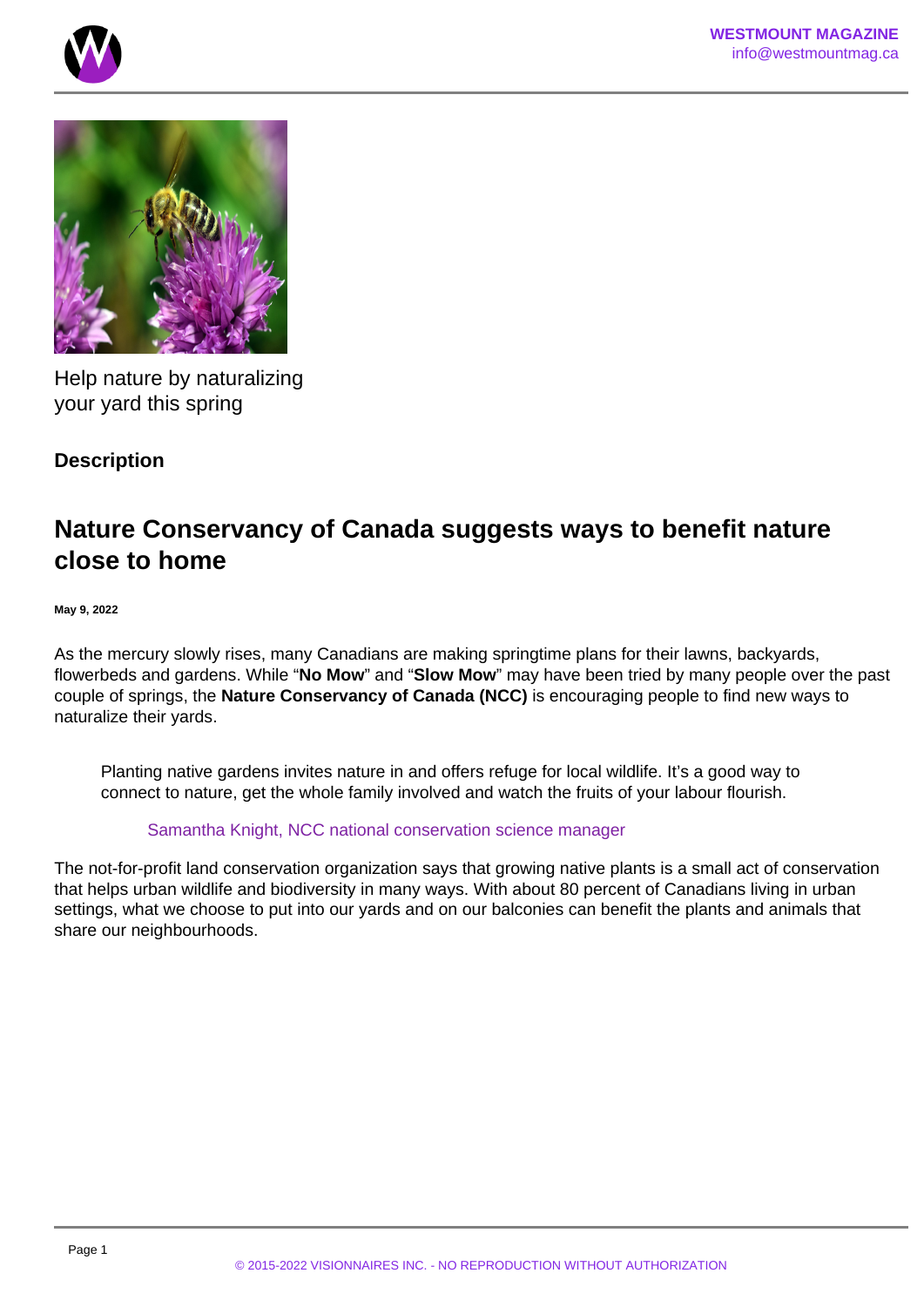Monarch butterfly on milkweed – Image: [Fritz Flohr](http://www.flickr.com/photos/81112662@N03/9585875065/)  [Reynolds](http://www.flickr.com/photos/81112662@N03/9585875065/) via [StockPholio.net](http://www.stockpholio.net/)

Samantha Knight , NCC's national conservation science manager, says actions we take close to home can help some wildlife populations, improve the health of urban ecosystems and foster our connection with nature.

"We often think of the spaces where we live as separate from nature but they are an integral part of the ecosystem. The plants we choose to grow will have a significant influence on the diversity and abundance of native wildlife. Native trees, shrubs and wildflowers support a greater diversity of pollinators and other insects than traditional horticultural plants and offer an opportunity to learn about local biodiversity."

By devoting even a small portion of their lawn, garden or balcony planters to native species, people in Canada can give biodiversity a big boost. That's why NCC encourages people to challenge themselves by converting a portion of their growing space into a haven for native species, as a way to support the plants, insects and animals that are our natural neighbours.

Here are some tips and things to consider when planning a native species garden:

- Find out what kind of soils and plant communities naturally occur locally. This will inform what sorts of native plants will do best in your garden.
- Many regions have native species councils and invasive species councils that can offer information on what plants to sow and what plants to avoid when planning a native garden. Visit the Canadian Council [on Invasive Species "Be Plant Wise" program](https://canadainvasives.ca/programs/be-plant-wise/#:~:text=Plant Wise is a program,make ) for more information.
- Garden centres and local native plant suppliers can tell you where their plants come from and in what conditions they grow best. Sticking to plants adapted to grow locally is a good way to support regional biodiversity and ensure your garden flourishes.
- Native plants have evolved alongside wild bees, butterflies and other pollinators. As a result, they provide